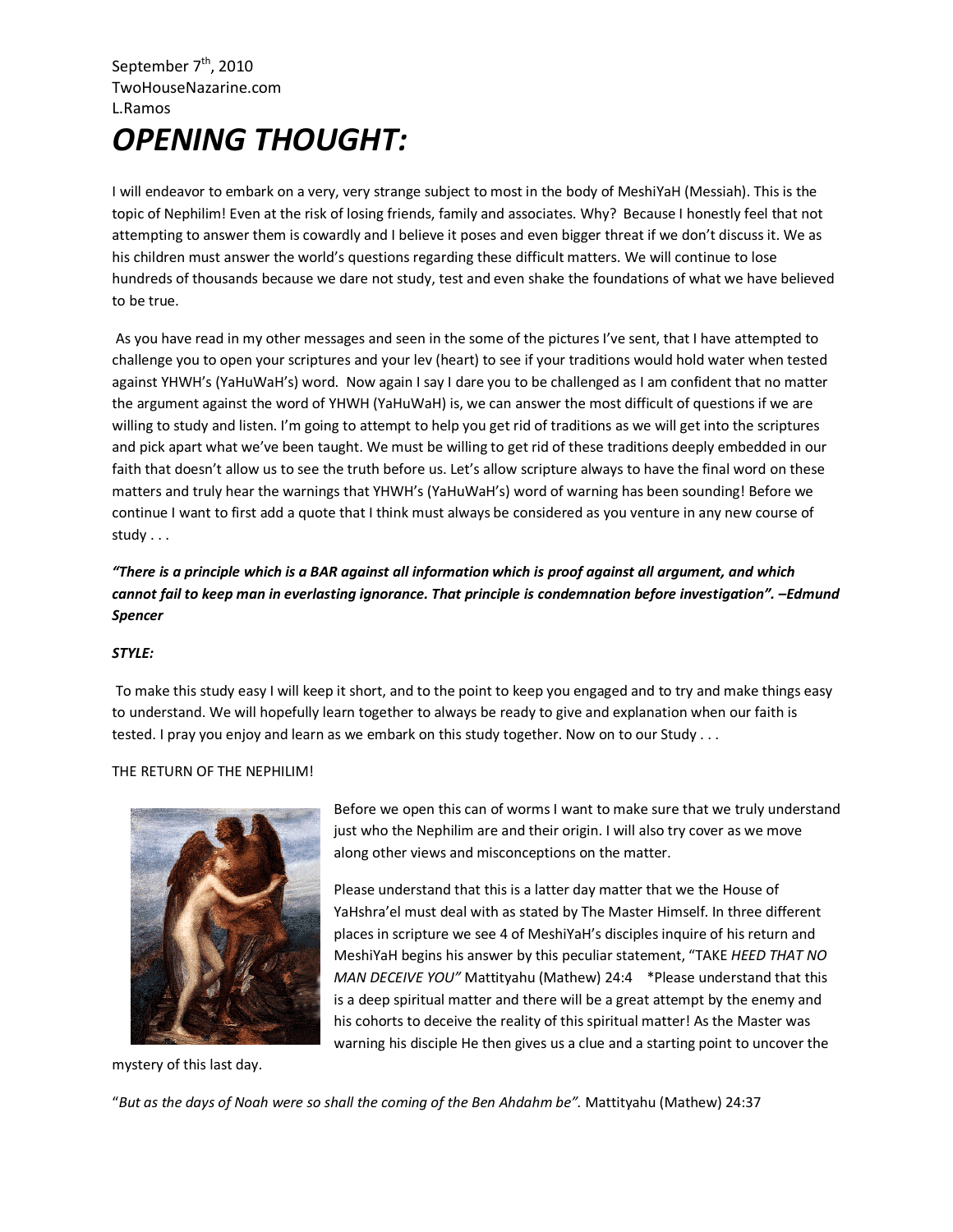September  $7<sup>th</sup>$ , 2010 TwoHouseNazarine.com L.Ramos The Master is directly referring to the accounts of Beresheeth (Genesis) Chap 6:

1. And it came to pass, when men began to multiply on the face of the earth, and daughters were born to them,

2. That the sons of Elohim saw the daughters of men that they were beautiful; and they took for themselves wives of all which they chose.

3. And YHWH (YaHuWaH) said, My Ruach shall not always strive with man, for that he also is flesh: yet his days shall be one hundred and twenty years.

4. There were Nephilim in the earth in those days; and also *after,* that, when the sons of Elohim came into the daughters of men, and they bore children to them, the same became mighty men who were of old, men of *FAME.* 



First fact we must consider is that the word *Nephilim* is only used 2x in scripture. So that tells us we must consider the importance of this word as Moshe (Moses) did not throw this word around loosely and it also must have been a word not to be mixed in with the ordinary. The Hebrew word *Nephilim* comes from the root word *Nephal*. It literally means to fall, to be cast down, to fall away, to desert or deserter. Some theologians say it just means tyrant, but will show you through scripture why this simply cannot be the case. The Arabic translation of this word is: those who came from Orion's belt. As we see in the Arabic language it surely means much more than just a simple tyrant or thug.

I should note that verse 1 and verse 2 should be one sentence. When we read this as one sentence we start to see a bigger picture than what we've might

have been previously taught. Notice the verse here starts with, *when Men started to multiply…* we then can see the transition in the verse as it says *that the sons of Elohim . . .* This son of Elohim in *Hebrew* reads The *Bene Ha'Elohim.* 

*\** I will now show you using scripture and also with the *Hebrew Language that Bene Ha'Elohim* refers to as a Direct Creation of YHWH (YaHuWaH).

Adahm (Adam) was a direct creation of YHWH (YaHuWaH). We are not direct creations of YHWH (YaHuWaH) we are referred to as the Ben Adahms (Adam), or Sons of Adahm (Adam). That is our problem as the whole book of Romans refers to. *NOW!* As stated in Yochanan (John) 1:12

"*But as many has received Him, To them gave He POWER to become the sons of YHWH".* 

We very easily see this term has a technical meaning; To become a *Bene Ha'Elohim* we need the *Power* of *The Ruach Ha'kodesh Himself* (The Set-Apart Spirit). When we come into the salvation of YHWH (YaHuWaH), we are given the seal to become as *He* is in *His Malchut (kingdom)* when we are taken in the resurrection*.* 

Let us also see how this term the sons of *Elohim* is used in the *Tanak (1st. Testement)* and *New Covenant (New Testament).* 

*READ: Job 1:6, 2:1, 38:7* We see the *Malachim* (Angles) a.k.a Sons of Elohim a.k.a *Bene Ha'Elohim* Meeting with *YHWH (YaHuWaH).* Also *Luka* (Luke) 20:6 we see children or *Bene Ha'Elohim. Also* The Book of *Enoch* used and quoted by the *Navi* (Prophets) and very popular up until around the 2<sup>nd</sup> century and also found with the dead sea scrolls we see the term *Bene Ha'Elohim* as *Fallen Malachim (Angels).*